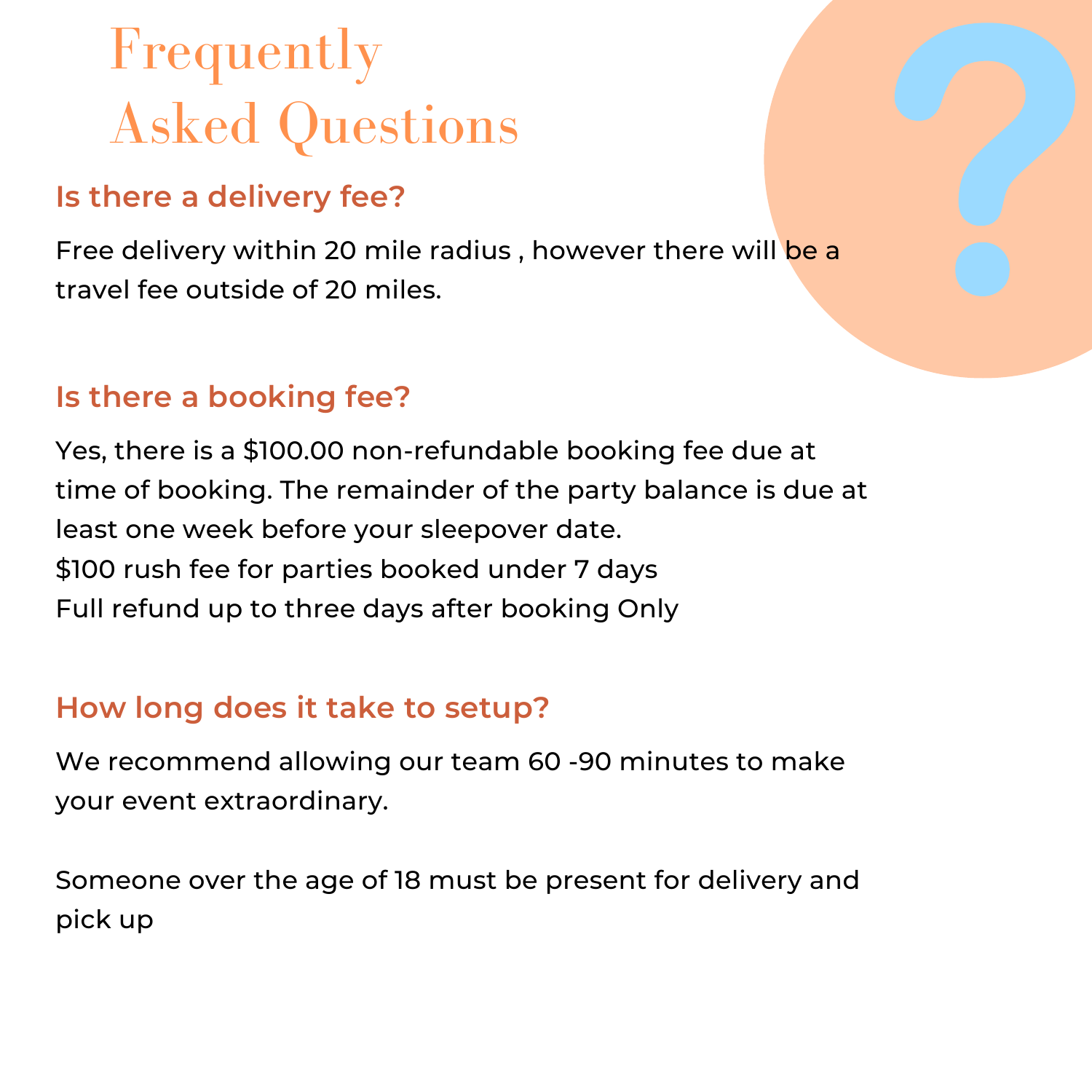# Frequently Asked Questions

#### **Where can I hold my event?**

Events can be held in location of your choosing. If outside of your home if applicable, approval and/or permit must be provided upon request. Double check their party and occupancy rules, as we do not issue refunds if ReDefine Celebrations is not allowed to set up.

#### **IHow much space is needed for a party?**

It would depend on your party package

### **What if an item is lost or damaged?**

We understand stuff happens. Especially when kids are involved. If an item is lost or damage, we will notify you and you will be charge the retail price for its replacement

We do not move any furniture and ReDefine Celebrations LLC will not be liable for any damages done to the space.